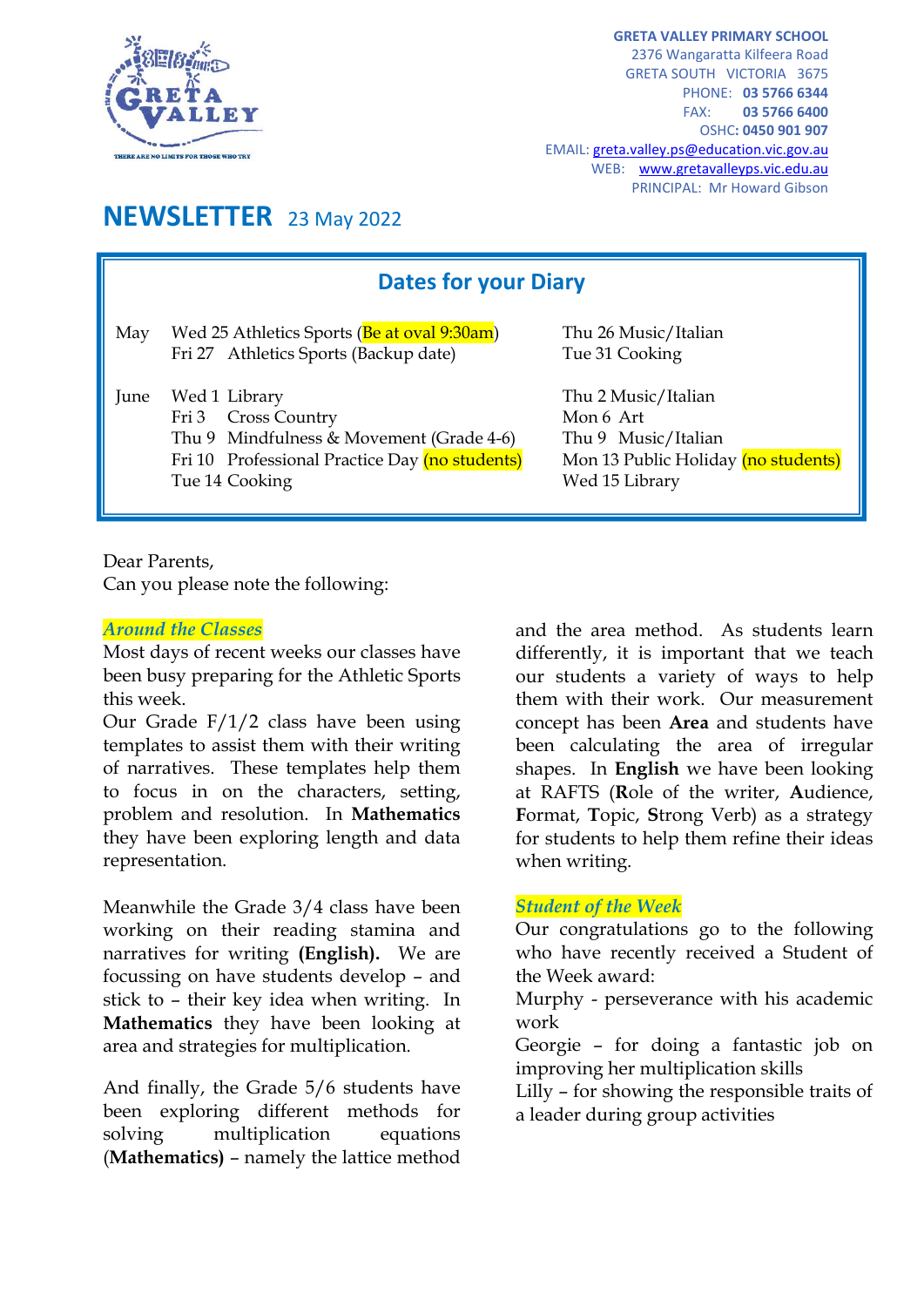

Shelby – her narrative about a soldier Shannon – for being focused in his writing and adding detail to improve it Ted – for his effort when writing a narrative and increasing writing stamina.



## *Little Learners Love Literacy*

Last week these amazing little Foundation students completed Stage 1 of Little Learners. They are all coming along in leaps and bounds and are well on their way to completing Stage 2.



# *Facilities upgrade*

As you can imagine we are very excited with the news that I sent you last week regarding the replacement of our toilet block and the funding for maintenance to our main building. These works will be carried out by the Victorian Schools Building Authority and we are unsure as to how quickly works will commence - but we will keep you informed along the way. Don't forget to talk either to myself or one of our School Councillors should you have any ideas for beautifying the area at the front of the school.

## *Professional Practice Day*

All Victorian State schools have been granted as a one off, a common Professional Practice Day which we will be taking on Friday 10 June. There will be no students at school on this day and staff will be working on Mid-Year Reports.

## *Public Holiday*

Monday 13 June is a Public Holiday for the Queen's Birthday. As such there will be no school on this day.

# *Athletics*

Wednesday 25 May is our set date, with a backup of Friday 27, for our cluster athletic sports. Should we need to cancel on Wednesday an announcement will be made on 3NE at 7:30am. These will once again be held at the Athletics Complex in Appin St, Wangaratta. All students need to be there by  $9:30$ am to meet their teacher to collect their score card, warm up at 9:45am then events will commence at 10am. Please wear our uniform. A timetable for the day is attached to the newsletter. Please ensure you bring this with you. No buses will be running on the day, so you need to ensure that your children are there by the designated time. It is a great opportunity for parents to join us for the day and to support and